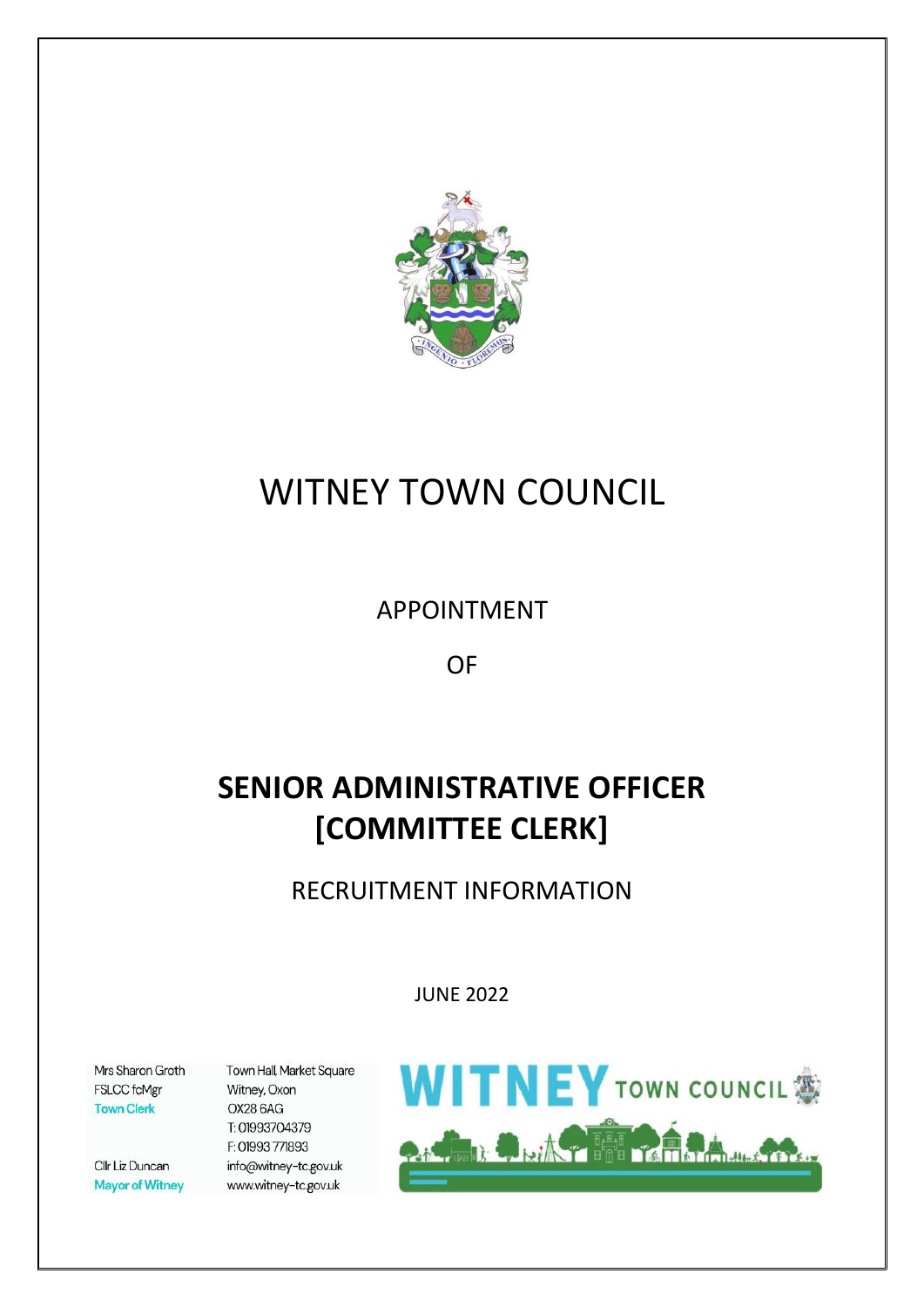# **INTRODUCTION**

Thank you for responding to the Town Council's recent advertisement for position of Senior Administrative Officer/Committee Clerk. We trust that you will find this Recruitment Information Pack, together with the Job Description and Person Specification enclosed of assistance in deciding to apply.

| <b>CONTENTS</b> |                                  |  |  |  |  |
|-----------------|----------------------------------|--|--|--|--|
| 1               | <b>Background to the Council</b> |  |  |  |  |
| $\overline{2}$  | <b>Staffing Structure</b>        |  |  |  |  |
| 3               | <b>Job Description</b>           |  |  |  |  |
| 4               | <b>Person Specification</b>      |  |  |  |  |
| 5               | <b>Service Conditions</b>        |  |  |  |  |
| 6               | <b>Application Form</b>          |  |  |  |  |

If you would like to apply, please complete the attached application form (CVs alone will not be acceptable) and submit it with a covering letter, both marked **PRIVATE & CONFIDENTIAL** by email, or print and post by **12 NOON ON FRIDAY 24TH JUNE 2022** to the email/postal address at the bottom of this page.

The Recruitment Information Pack will not form part of any subsequent contract of employment.

If you have any questions on the Recruitment Information Pack or the recruitment and selection process, require any further information on the Council or the post, or would like an informal discussion on this role please contact Sharon Groth, Town Clerk & Chief Executive via her PA Loraine Harwood or the Deputy Town Clerk, Adam Clapton on 01993 704379.

If you have a disability or impairment and you would like us to make any special arrangements concerning the completion of your application form or attending for interview, please do let us know.

~~~~~~~~~~~~~~~~~~~~~~~~~~~~~~~~~~~~~~~~~~~~~~~~~~

| Contact:   | Sharon Groth, Town Clerk and Chief Executive               |
|------------|------------------------------------------------------------|
|            | Witney Town Council,                                       |
|            | Town Hall,                                                 |
|            | Market Square,                                             |
|            | Witney,                                                    |
|            | OXFORDSHIRE, OX28 6AG                                      |
| Email:     | townclerk@witney-tc.gov.uk                                 |
| Telephone: | Loraine Harwood [PA to the Town Clerk/CEO] on 01993 704379 |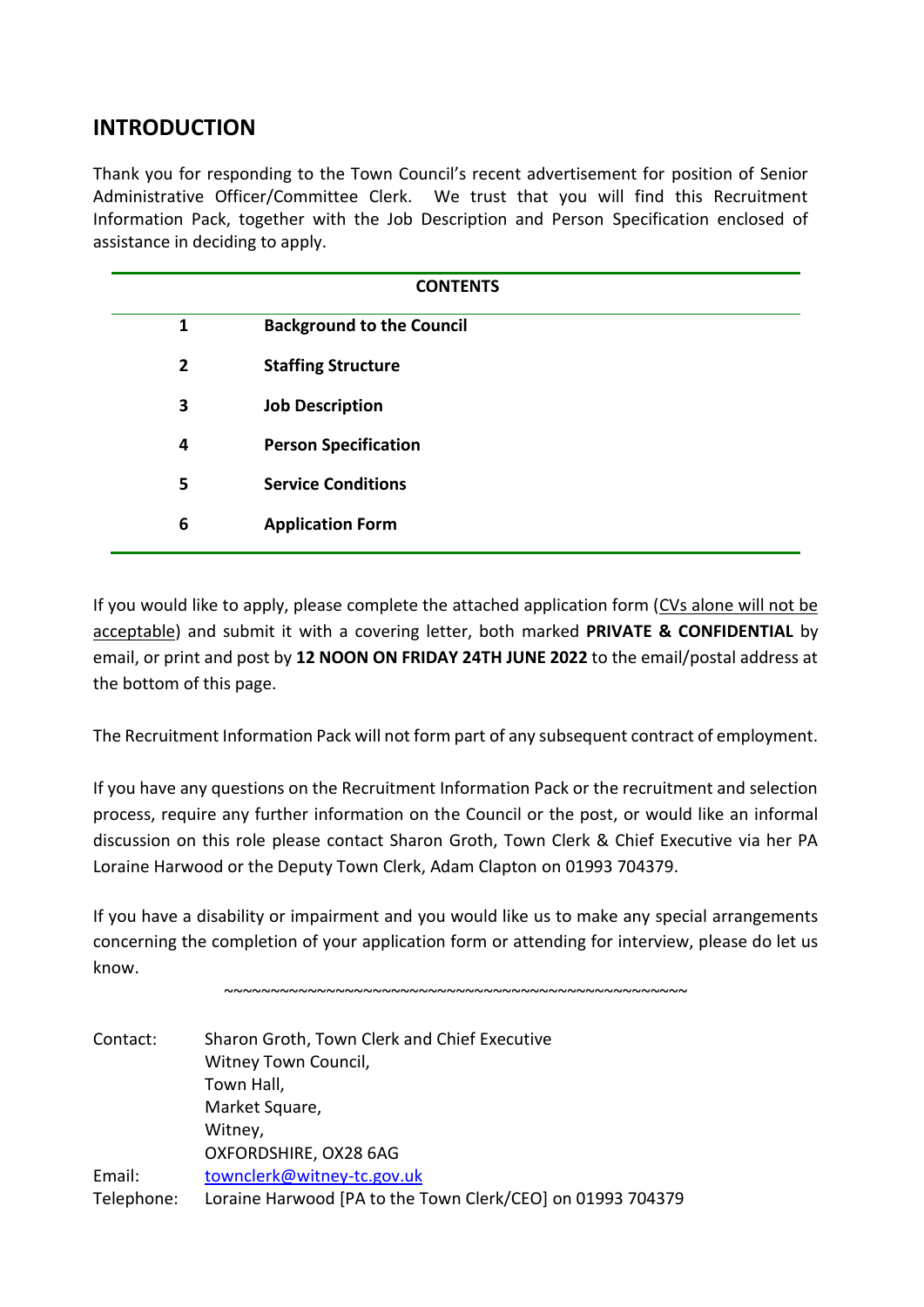# **WITNEY TOWN COUNCIL**

### **ABOUT WITNEY**

Witney is a market town founded on the banks of the River Windrush, situated on the edge of the Oxfordshire Cotswolds.

It's the largest town in the district of West Oxfordshire and has a population of approximately 29,000, with a further planned increase.

Witney established itself as an important wool town and despite the COVID-19 pandemic still has a healthy business community. Shopping standards and facilities are very good – with a great mix of quality independent traders and High Street names.

Free parking and the town's unique blend of history, culture and shopping make it a very popular destination for visitors.

Oxford is within easy reach via a regular bus service linking up with fast trains to London. It is within the West Oxfordshire District Council whose offices are also in Witney.

### **ABOUT THE COUNCIL**

The Town Council was created in 1974 following the reorganisation of local government and the disbanding of Witney Urban District Council and is the largest parish within West Oxfordshire.

Its offices are located within the Market Square in the centre of the town.

Witney Town Council is one of the larger Town Councils in the Oxfordshire area and represents the first tier of local government in Witney which is closest to its electors. Soon to be employing around thirty-six staff in total when the grounds maintenance service is brought in house in October 2022, the Town Council consists of seventeen Councillors elected for a four-year term (next elections are due in May 2023) to represent constituents in the various wards. Town Council meetings are presided over by the Chair of the Council, who is elected from among fellow Councillors each year at the Annual meeting.

The Council has 5 Standing Committees plus Full Council – the Climate, Biodiversity & Planning Committee, the Halls, Cemeteries & Allotments Committee, the Parks and Recreation Committee, the Policy, Governance and Finance Committee, and the Stronger Communities Committee. In addition, there are ad-hoc Working Groups as and when required.

The calendar of meetings for the municipal year 2022-23 is provided below.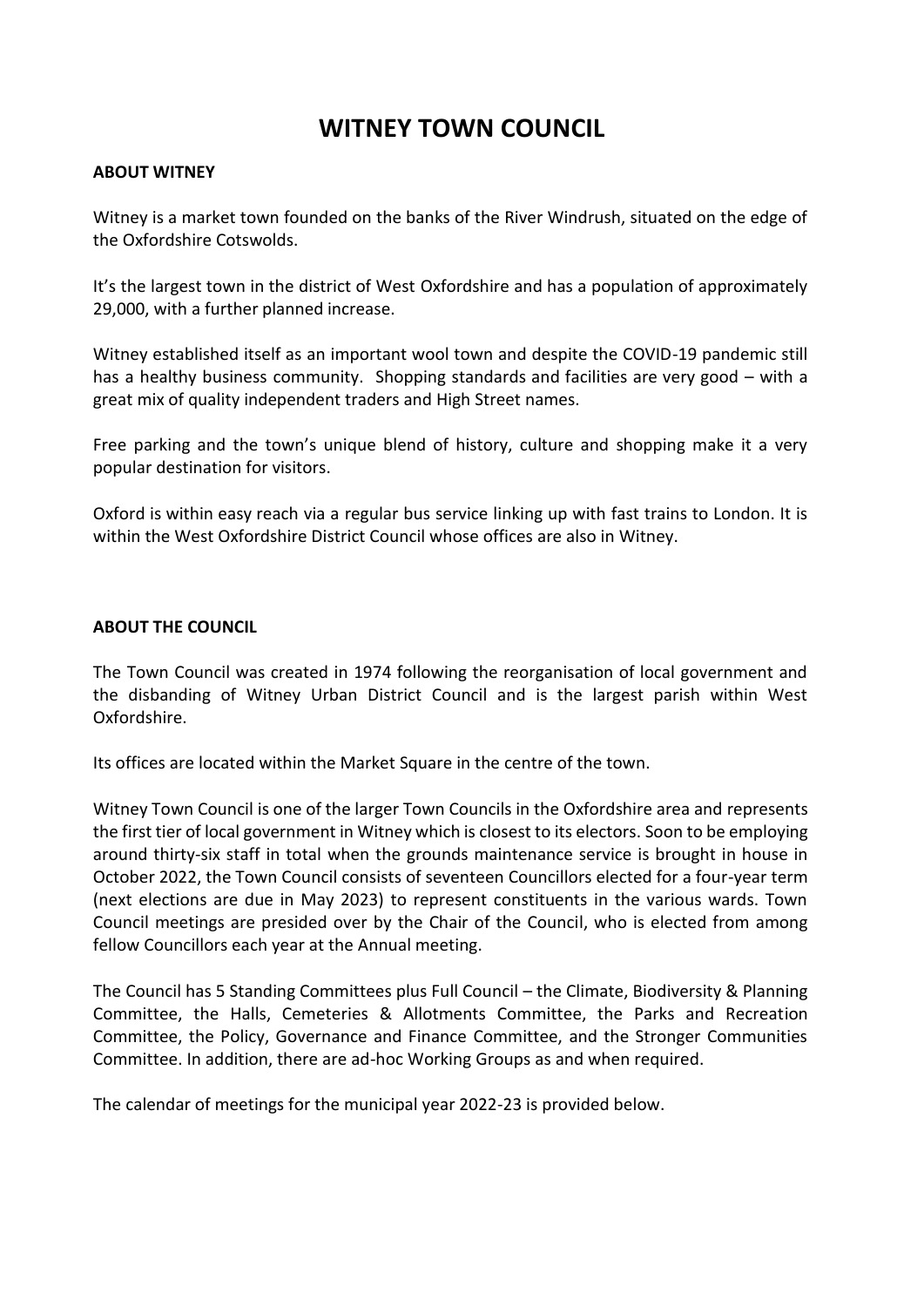### **COMMITTEE CALENDAR OF MEETINGS 2022-23**

|                                                                    |     |               |                                |                      |                               |                             |                            | All meetings held at the Corn Exchange, Witney unless otherwise stated on the published Agenda |                                 |
|--------------------------------------------------------------------|-----|---------------|--------------------------------|----------------------|-------------------------------|-----------------------------|----------------------------|------------------------------------------------------------------------------------------------|---------------------------------|
| <b>CLIMATE, BIO-</b><br><b>DIVERSITY</b><br>& PLANNING             | 6pm | Tuesday       | 19 April†<br>10 May<br>31 May* | 21 Junet<br>12 July* | 2 Augtt<br>23 Aug<br>13 Sept* | 4 Oct†<br>25 Oct<br>15 Nov* | 6 Dect<br>3 Jan<br>24 Jan* | 14 Febt<br>7 March<br>28 March*                                                                | 18 April†<br>2 May <sup>x</sup> |
| <b>PARKS &amp; RECREATION</b>                                      | 6pm |               | 16 May                         | 27 June              | 5 Sept                        | 31 Oct                      | 9 Jan                      | 6 March                                                                                        |                                 |
| <b>HALLS, CEMETERIES</b><br><b>AND ALLOTMENTS</b>                  | 6pm |               | 23 May                         | 4 July               | 12 Sept                       | 7 Nov                       | 16 Jan                     | 13 March                                                                                       |                                 |
| <b>STRONGER</b><br><b>COMMUNITIES</b>                              | 6pm |               | 30 May                         | 11 July              | 19 Sept                       | 14 Nov                      | 23 Jan                     | 20 March                                                                                       |                                 |
| POLICY, GOVERNANCE<br>& FINANCE<br>(& Personnel sub-<br>committee) | 6pm | <b>Monday</b> | 6 June                         | 18 July              | 26 Sept                       | 21 Nov                      | 30 Jan                     | 27 March                                                                                       |                                 |
| <b>COUNCIL</b>                                                     | 7pm |               | 20 June***                     | 1 Aug                | 10 Oct                        | 5 Dec<br>12 Dec**           | 13 Feb                     |                                                                                                |                                 |

#### **Sub- Committees**

|                               | Mon |        |         |         |        |        |  |
|-------------------------------|-----|--------|---------|---------|--------|--------|--|
| Personnel<br>(part of PG & F) |     | 6 June | 18 July | 26 Sept | 21 Nov | 30 Jan |  |

#### **Working parties**

| <b>Corn Exchange WP</b> | 5pm | Mon | 16 May | 27 June | 5 Sept | 31 Oct | 9 Jan |  |  |
|-------------------------|-----|-----|--------|---------|--------|--------|-------|--|--|
|-------------------------|-----|-----|--------|---------|--------|--------|-------|--|--|

**Annual Council Meeting** – Wed 17<sup>th</sup> May 2023

Annual Town Meeting – Wed 15<sup>th</sup> March 2023

**NOTE:** CHRISTMAS BREAK – Meetings will not be called between 13 December 2022 and 3 January 2023 unless deemed necessary.

\* Indicates full Planning Committee Meeting, including minutes

- \*\* Meeting on 12 December 2022 for budget purposes only
- \*\*\* Meeting for adoption of AGAR
- Ϯ Meeting to incorporate Environmental/Climate items (first planning of each cycle)

**When Traffic Advisory Committee** at 2.30pm - 7 *th June 2022, 27 th September 2022, 10 th January 2023, 21 st March 2023*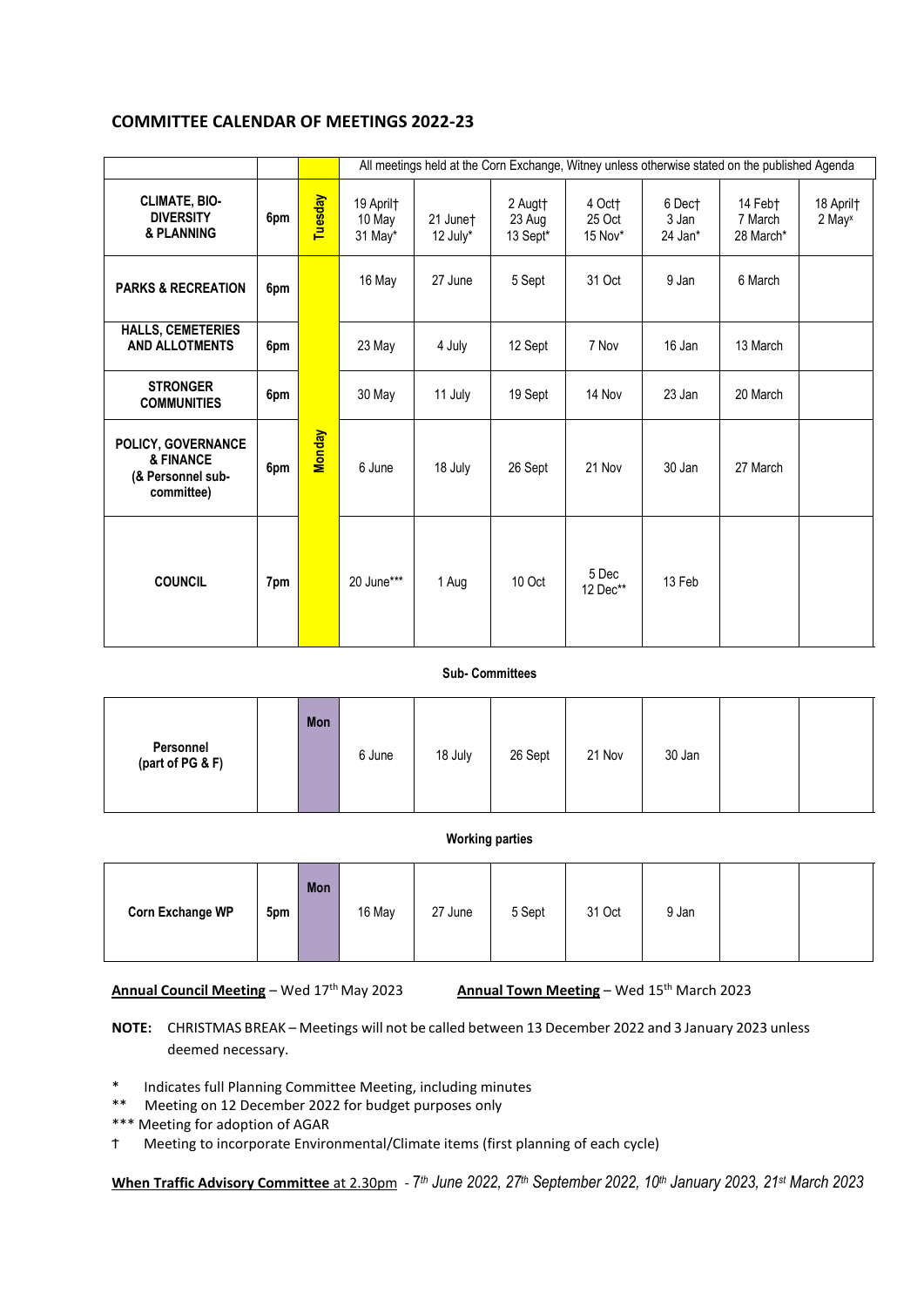### **FINANCES**

The Town Council is predominantly funded by the taxpayers of Witney and doesn't get any funding from the Business Rates or Central Government. A small amount of income is generated from hire of halls, sports pitches and tenants in Council owned property.

The precept raised via West Oxfordshire District Council for the financial year 2022/2023 is £1.83m, being £166.83 on a Band D property per annum.

The Council has an annual turnover of just over £2m.

### **FUNCTIONS OF THE COUNCIL**

As one of the largest Town Councils in the Oxfordshire area, the Council boasts some impressive facilities and amenities which can be viewed on our website - [https://www.witney-tc.gov.uk/.](https://www.witney-tc.gov.uk/) As well as some historic listed buildings, such as the Corn Exchange right in the beautiful vista of Market Square; other assets and areas of responsibility include the Burwell Hall -a community centre on the Thorney Leys Estate which abuts the Burwell Recreation Ground, several other formal park areas, a country park and lake area, two cemeteries, several play areas, and sports facilities.

The Town Council is made up of six wards with a total population c.29,000 and is located around 12 miles from Oxford and 25 miles from Swindon.

The Council is committed to the provision of facilities and services to its residents and has developed a range of events, activities, and new projects to bring the community together. The Council hosts various football, bowls, tennis and cricket clubs and there are numerous cycling and walking trails, especially in and around the country park facility. Many of the Council's aspirations can be found in the Open Spaces Strategy adopted in 2021, available here: <https://democracy.witney-tc.gov.uk/ecSDDisplay.aspx?NAME=SD360&ID=360&RPID=492465>

The Council places community development high on its list of objectives and in particular aims to ensure that a varied programme of entertainment, social and cultural activities is available to all sections of the community, all supported by services and facilities managed and maintained to the highest possible standards.

### **CLIMATE EMERGENCY**

On 24 June 2019 the Council, like other local authorities, declared a Climate Emergency and is very much invested in achieving carbon neutrality by 2028.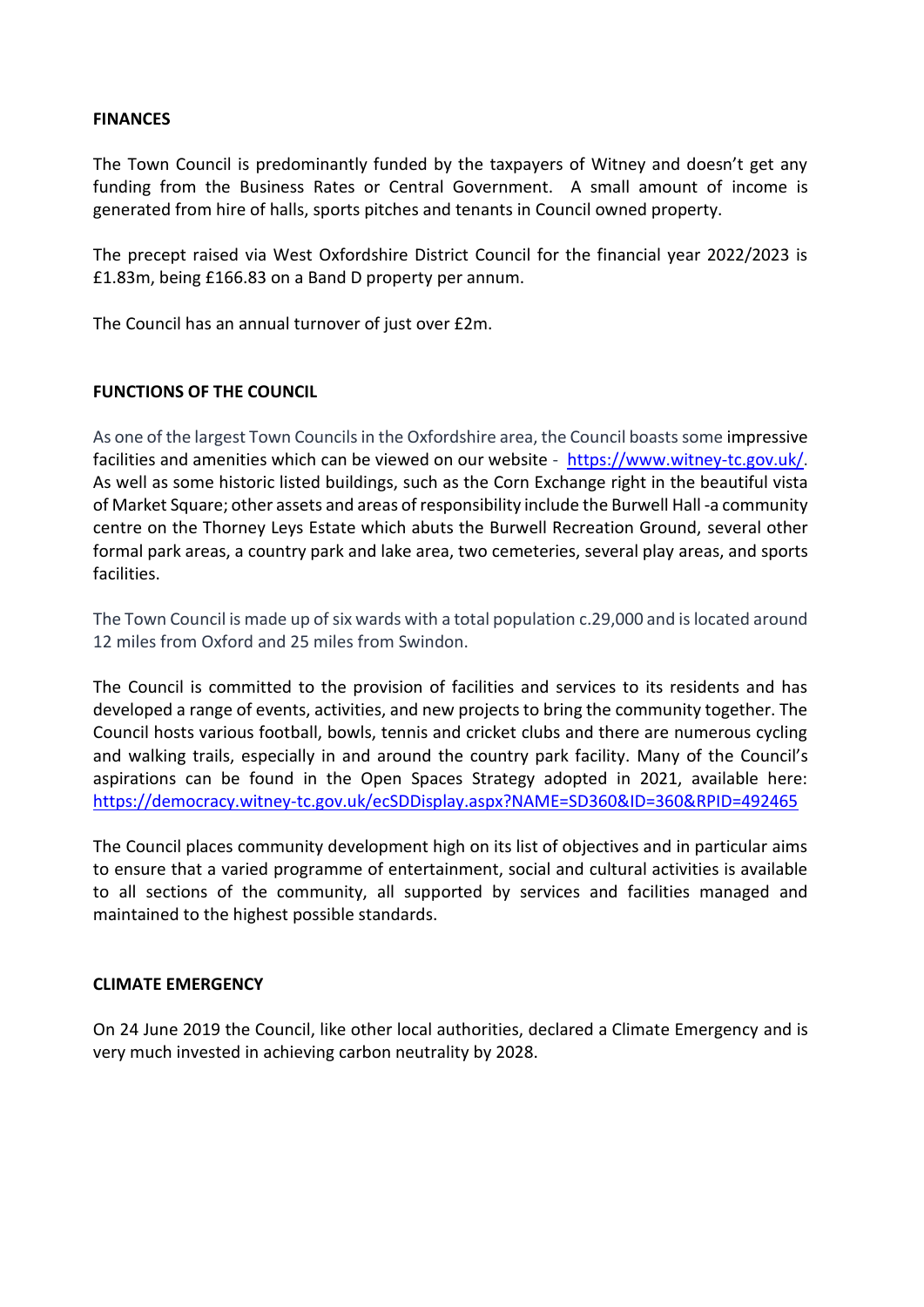### **STAFFING STRUCTURE**

The Council's Officers and staff implement the Council's policies and administers and operates the functions and services set out above.

A copy of the Council's staffing structure is provided below, which will come into place in July 2022 on the appointment of the Head of Operations, and to support the Council's decision to bring its grounds maintenance service in house when the current contract ends on 30th September 2022.

### **ROLE OF SENIOR ADMINISTRATIVE OFFICER/COMMITTEE CLERK**

The role of Senior Administrative Officer will head up a small administration team of four and be responsible for the overall day to day administration and management of the Council's busy public facing office. This is an office-based role, and you will be required to deal with enquiries from the public and service users such as hall hirers, funeral directors and sports clubs.

Acting as Principal Committee Clerk, you will deliver, under the direction of the Deputy Town Clerk, an administrative function for the Town Council, organising and advertising meetings and ensuring that agendas and minutes are prepared in accordance with Council procedures and statutory requirements.

In order to prepare appropriate minutes, you will be required to attend Full Council meetings, Standing Committees and Working Group meetings, most of which take place outside of normal office hours, so some flexibility in the role will be required to fulfill the required duties.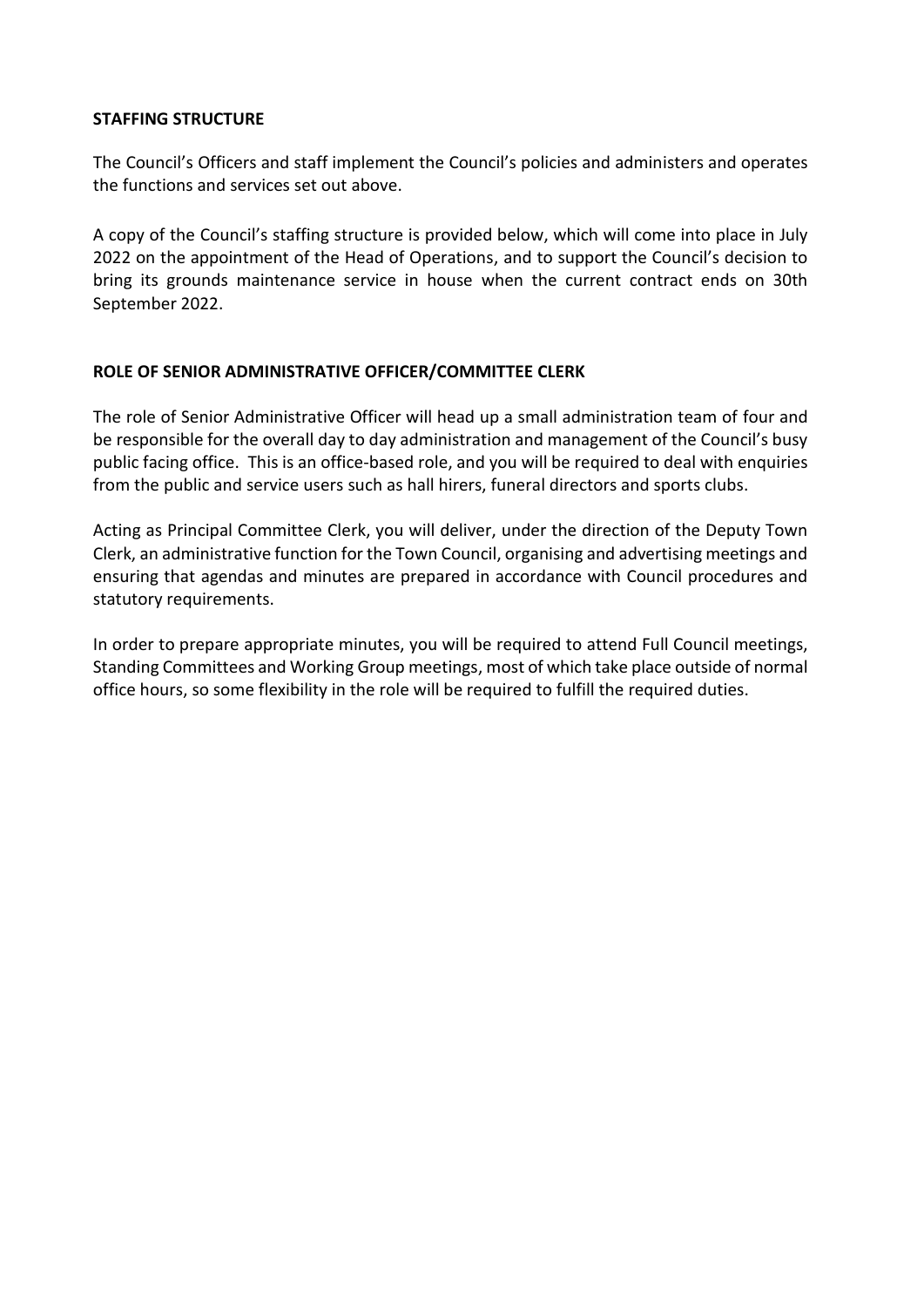# Witney Town Council Staffing Structure July 2022]

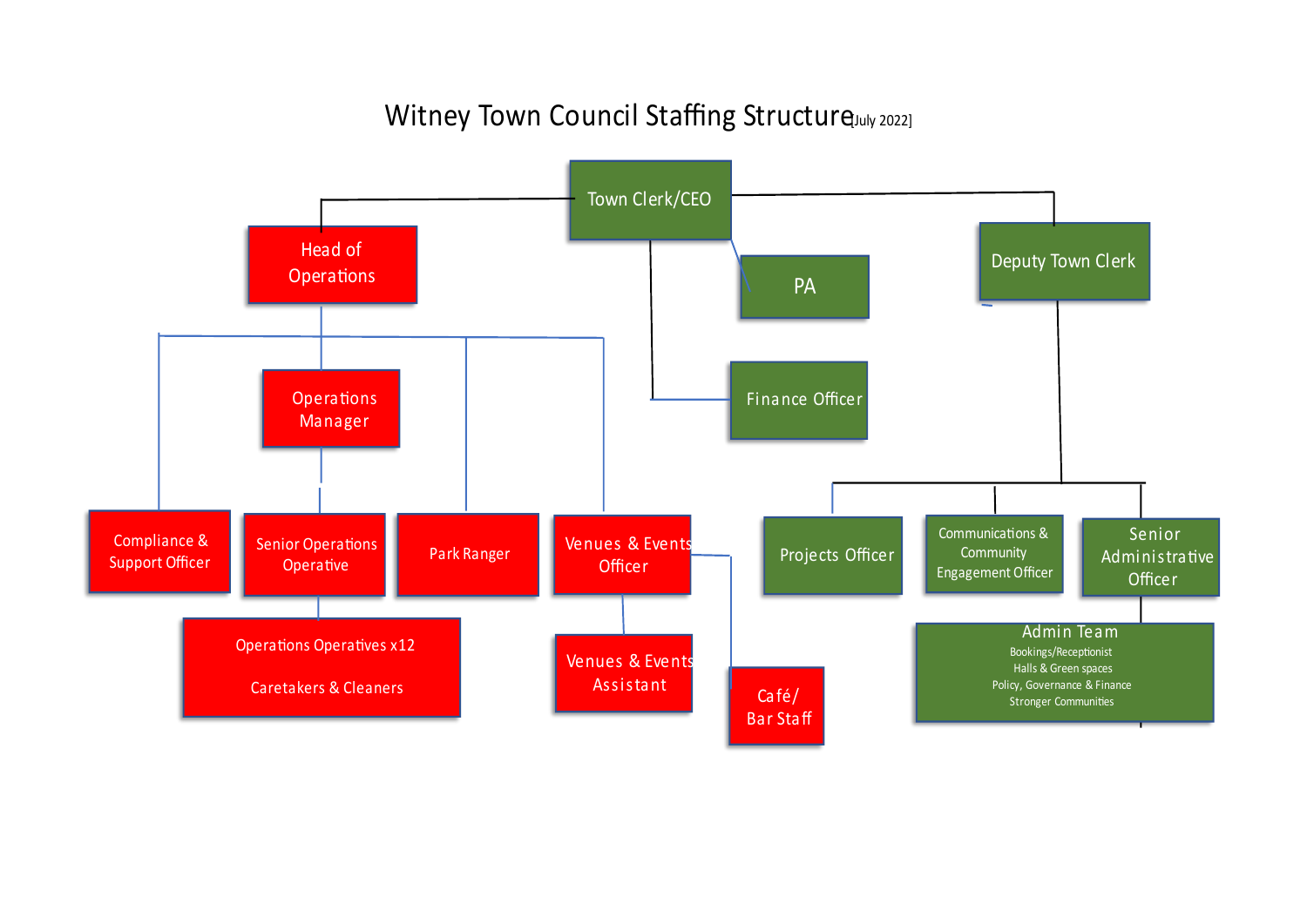

# **SENIOR ADMINISTRATIVE OFFICER/ COMMITTEE CLERK 37 hrs per week incl evening meetings Salary scale SCP 15-20 Currently £23,953 to £26,446 per annum inclusive Plus Local Government Pension Scheme**

An opportunity has arisen for an all-round experienced, well organised and efficient Senior Administrative Officer to head up a small administration team of four and be responsible for the overall day to day administration and management of the Council's busy public facing office in Market Square. This is an office-based role, and you will be required to deal with enquiries from the public and service users such as hall hirers, funeral directors and sports clubs.

Acting as Principal Committee Clerk you will deliver, under the direction of the Deputy Town Clerk, an administrative function for the Town Council, organising and advertising meetings and ensuring that agendas and minutes are prepared in accordance with Council procedures and statutory requirements.

You will need to be friendly, approachable with excellent customer service, communication skills and be able to take accurate minutes at meetings. Be 'hands-on' and able to manage and work as part of a team as well as working independently.

Previous experience in local council administration and CiLCA qualification would be an advantage but not essential as training will be provided to the successful candidate. As Committee Clerk you will be required to attend evening Council/Committee meetings.

Benefits include: competitive salary, automatic enrolment into the Local Government Pension Scheme (subject to eligibility), cycle to work scheme, supportive working environment - access to Employee Assistance Program. If you feel you are suitably qualified and able to meet the above criteria please download further information and an application form, [www.witney-tc.gov.uk.](http://www.witney-tc.gov.uk/)

For an informal chat to discuss your suitability for the role please contact Sharon Groth, Town Clerk & Chief Executive via her PA Loraine Harwood on 01993 704379.

Closing date for the receipt of applications is 12noon Friday 24th June 2022

### **Witney Town Council is an Equal Opportunities Employer**

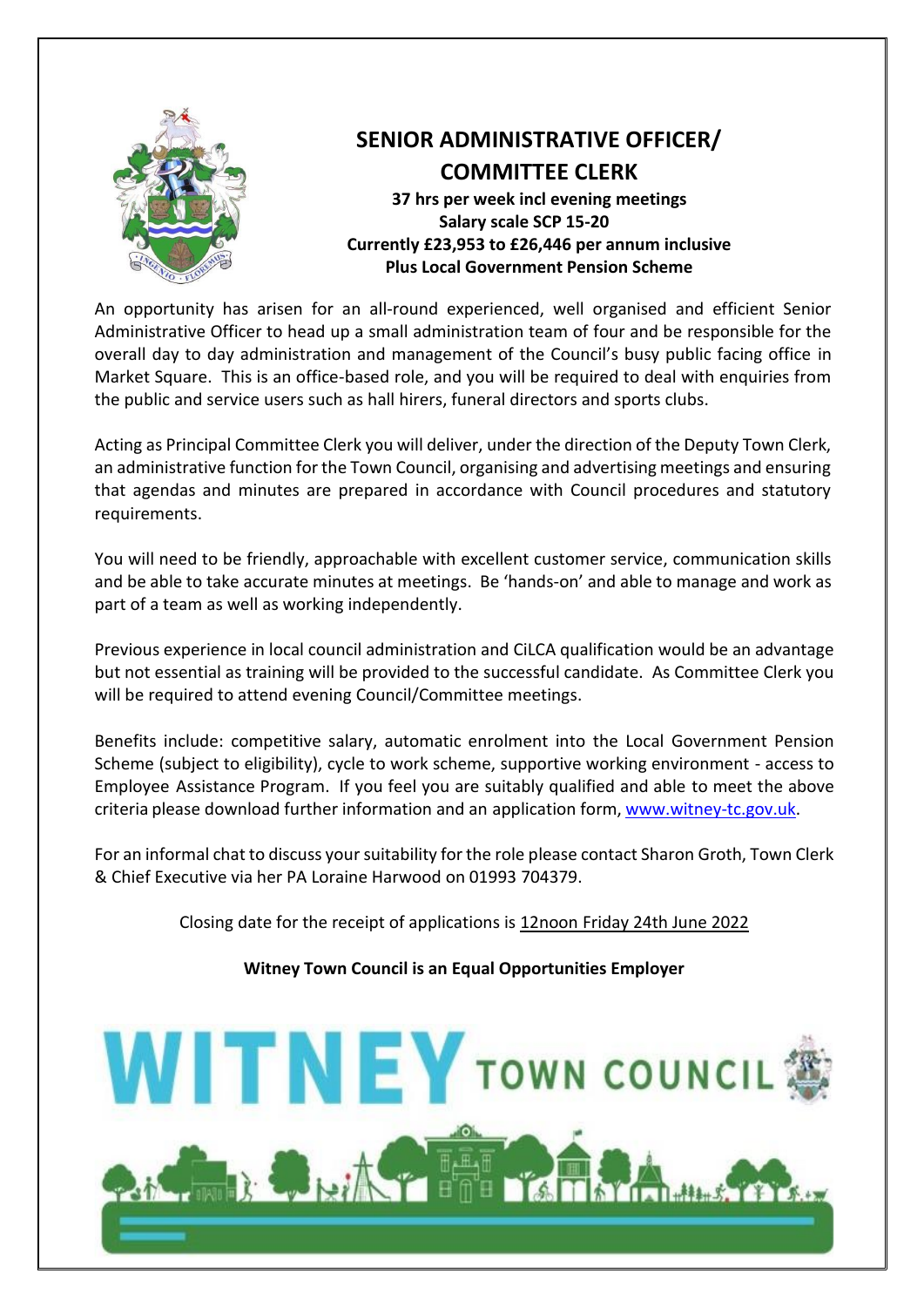## **JOB DESCRIPTION**



# **Job title: SENIOR ADMINISTATIVE OFFICER/COMMITTEE CLERK**

**Reporting to:** Deputy Town Clerk

**Hours** 37 hrs per week to incl evening meetings

**Grade/Salary** SCP 15-20 £23,953 to £26,446 per annum

- **Location:** Witney Town Hall Office
- **Job Summary** To manage all aspects of the Council's Administration Office, ensuring a high level of customer service is always delivered.

Supporting the Deputy Town Clerk with the Council's Committee administration, acting as the Principal Committee Clerk, attending evening meetings and producing accurate minutes.

To provide administrative support to the Senior Management Team as appropriate.

### **Main Duties & Responsibilities**

### **Administration**

- Managing the delivery of administrative support to all departments including supervision and line management of all administration staff (to include providing cover, monitoring workloads, rotas, one to ones, training and annual appraisals)
- Ensuring the administration office runs seamlessly and a high level of customer service is delivered and adhered to all times
- To oversee the maintenance and operation of the Council's electronic bookings system for hall/rooms bookings as well as pitch and other facilities hirings in accordance Council policy, terms and conditions of hire
- To oversee the maintenance and operation of the Council's electronic and manual burial systems ensuring that the service is delivered in a compassionate and professional manner, adhering to Council policy and burial law
- First point of call for all IT and telecommunication issues for all Council sites as well as supporting Councillors with their IT needs (MS365, email, tablets and modern.gov)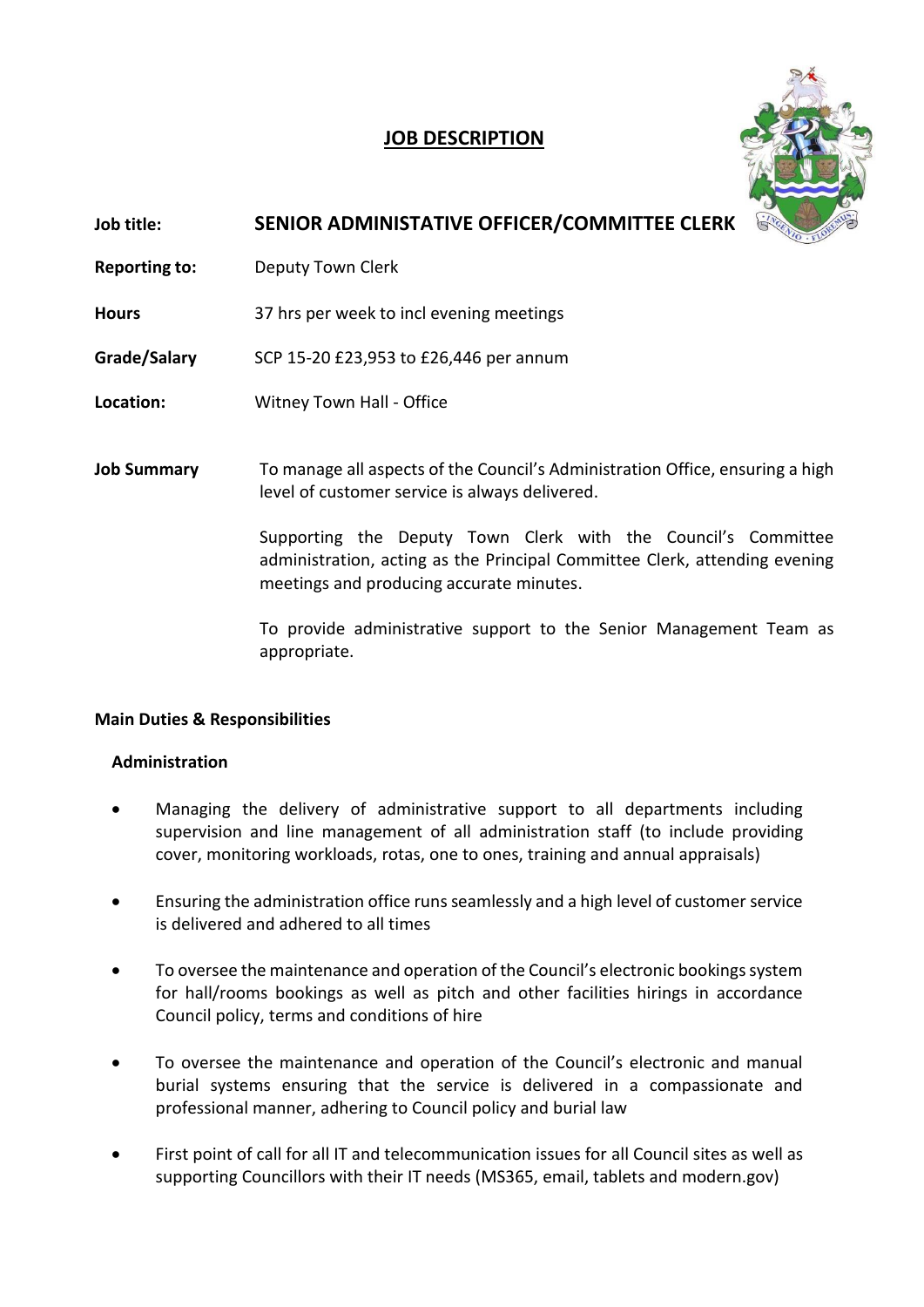- Responsible for all hardware and software purchases, development and implementation of IT projects, in consultation with the Deputy Town Clerk, and in line with the Council's financial regulations on procurement and within agreed budgets
- In line with financial regulations source and obtain office / stationery supplies. Liaise with contractors of leased office equipment e.g. photocopier company and ensure availability of equipment and consumables.
- Responsible for the maintenance contracts and service level agreements relating to the town hall, admin office and all office equipment - be responsible for the photocopier/printer/franking machine
- In conjunction with the Senior Management Team identify and keep under review the requirements for administration capability across the organisation and ensure that needs are appropriately met
- To ensure excellent communication of Council services
- To be responsible for and maintain the Council's filing system and conversion to a secure electronic management filing system
- To provide cover for the PA to the Town Clerk and Mayor's Secretary, in her absence, and provide the necessary support to the Town Clerk and Mayor
- Assist and support Senior Officers with the delivery of Town Council led events as directed by the Deputy Town Clerk
- Provide administrative support to the Town Clerk for any Legal matters of the Council
- To support the Town Clerk with the maintenance oftheCouncil's property terrierwhich records details of council property, land holdings and leases and the safe keeping of all legal documentation in the fire safe
- Support the Town Clerk with the administration of the Witney Town Hall Charity, and attending meetings to take minutes, dealing with correspondence as necessary

### **Committee and Democratic Administration**

- Support the Deputy Town Clerk with the Council's Committee administration as directed
- Under the direction of the Deputy Town Clerk, organise and advertise meetings of the Full Council, Committees and Working Parties, ensuring that agendas are prepared in accordance with Council procedures and statutory requirements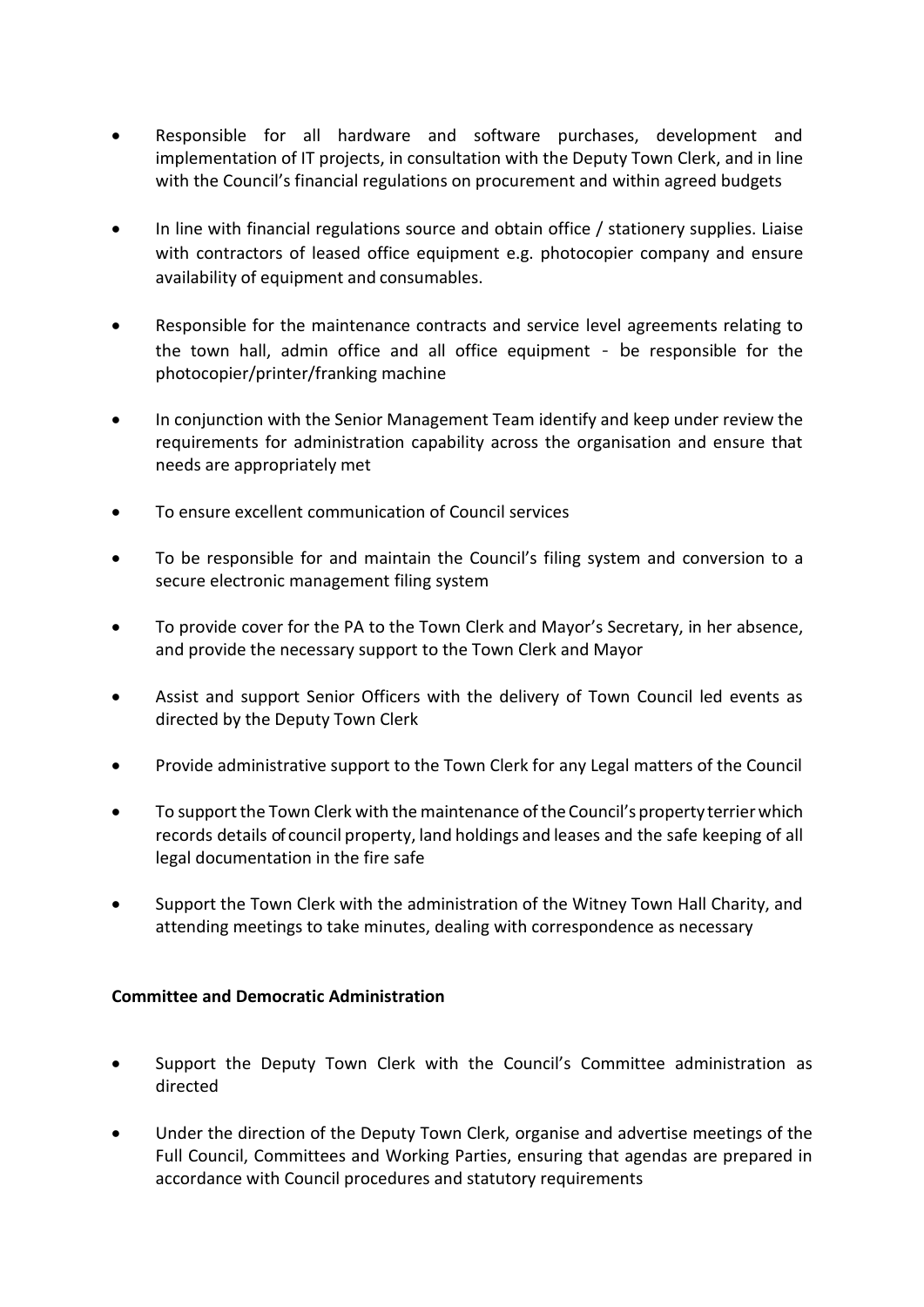- Acting as the Principal Committee Clerk, attend evening meetings and produce accurate minutes for approval by the Deputy Town Clerk
- Deal with all core clerical, administrative and support duties including the distribution of all agendas, minutes and reports
- Carry-out any follow-up actions resulting from Council decisions such as email responses, telephone calls and letters under the direction of the Deputy Town Clerk as appropriate
- To undertake any other duties as allocated by the Deputy Town Clerk commensurate with the level and expectation of this post (including emergency planning).
- To ensure that service delivery complies with current regulations, accepted professional standards, the council's policies and procedures and appropriate legislation (including legislation on GDPR, data protection, equalities, health and safety and safeguarding children and vulnerable adults).

### **General**

- Undertake other duties that are commensurate with the nature and grade of the post.
- Willing to undertake continuous professional development and take responsibility for own learning and development needs.
- Adhere to and implementing the Town Council's policies and procedures, including those around equalities and diversity.
- Be conversant and comply with Health and Safety regulations applicable to the organisation. Take reasonable care of yourself and others affected by your work activities, use equipment correctly and apply safe working practices effectively to remove or minimise risks of accidents or injury and to meet statutory obligations.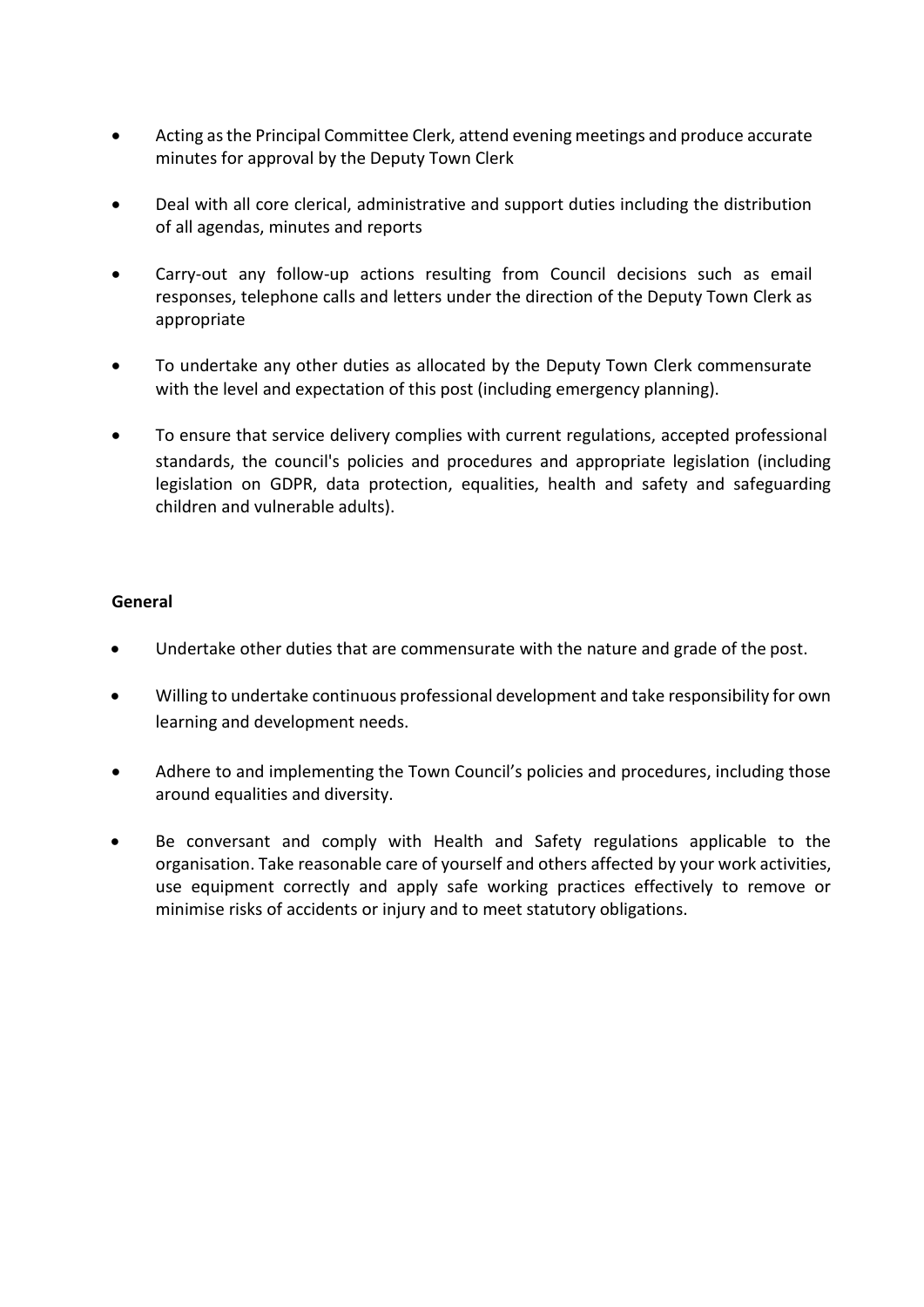# **Senior Administrative Officer - Person Specification**

| <b>EDUCATION &amp; SKILLS</b>                                                                                                                                                                                                                                                                                                                                                                                                                                                                                                                                                                                                                                                                  |                                                                                                                                                                                                                                                                                                                       |  |  |  |
|------------------------------------------------------------------------------------------------------------------------------------------------------------------------------------------------------------------------------------------------------------------------------------------------------------------------------------------------------------------------------------------------------------------------------------------------------------------------------------------------------------------------------------------------------------------------------------------------------------------------------------------------------------------------------------------------|-----------------------------------------------------------------------------------------------------------------------------------------------------------------------------------------------------------------------------------------------------------------------------------------------------------------------|--|--|--|
| <b>Essential</b><br>Good standard of general education to a<br>minimum of A-Level<br>High level of written, communication and<br>interpersonal skills<br>Excellent Customer Service Skills - working in<br>a customer-facing role<br>Excellent organisational skills and a high level<br>of accuracy/attention to detail<br>Ability to work well as part of a small team<br>Ability to work on own initiative<br>Effective problem-solving skills<br>Ability to prioritise work and manage time to<br>deliver effective results<br>Computer literate fully conversant with MS<br>packages and associated IT applications<br>Able to write clear and concise reports and<br>records of meetings | <b>Desirable</b><br>Hold CiLCA or obtain it within 12 months of<br>$\bullet$<br>commencement<br>Experience of working with and managing<br>$\bullet$<br>small devolved budgets<br>Customer care qualification<br>$\bullet$                                                                                            |  |  |  |
|                                                                                                                                                                                                                                                                                                                                                                                                                                                                                                                                                                                                                                                                                                | <b>EXPERIENCE &amp; KNOWLEDGE</b>                                                                                                                                                                                                                                                                                     |  |  |  |
| <b>Essential</b><br>Experience of working in an office<br>environment, administration experience at a<br>senior level.<br>Motivating and managing a small team of<br>administrative staff, including one-to-ones,<br>training and annual appraisals                                                                                                                                                                                                                                                                                                                                                                                                                                            | <b>Desirable</b><br>Local Government background<br>Awareness of the political environment and<br>an ability to relate to elected members<br>Experience of modern.gov committee<br>management system<br><b>Understanding of Local Government</b><br>decision-making processes<br>Understanding of committee procedures |  |  |  |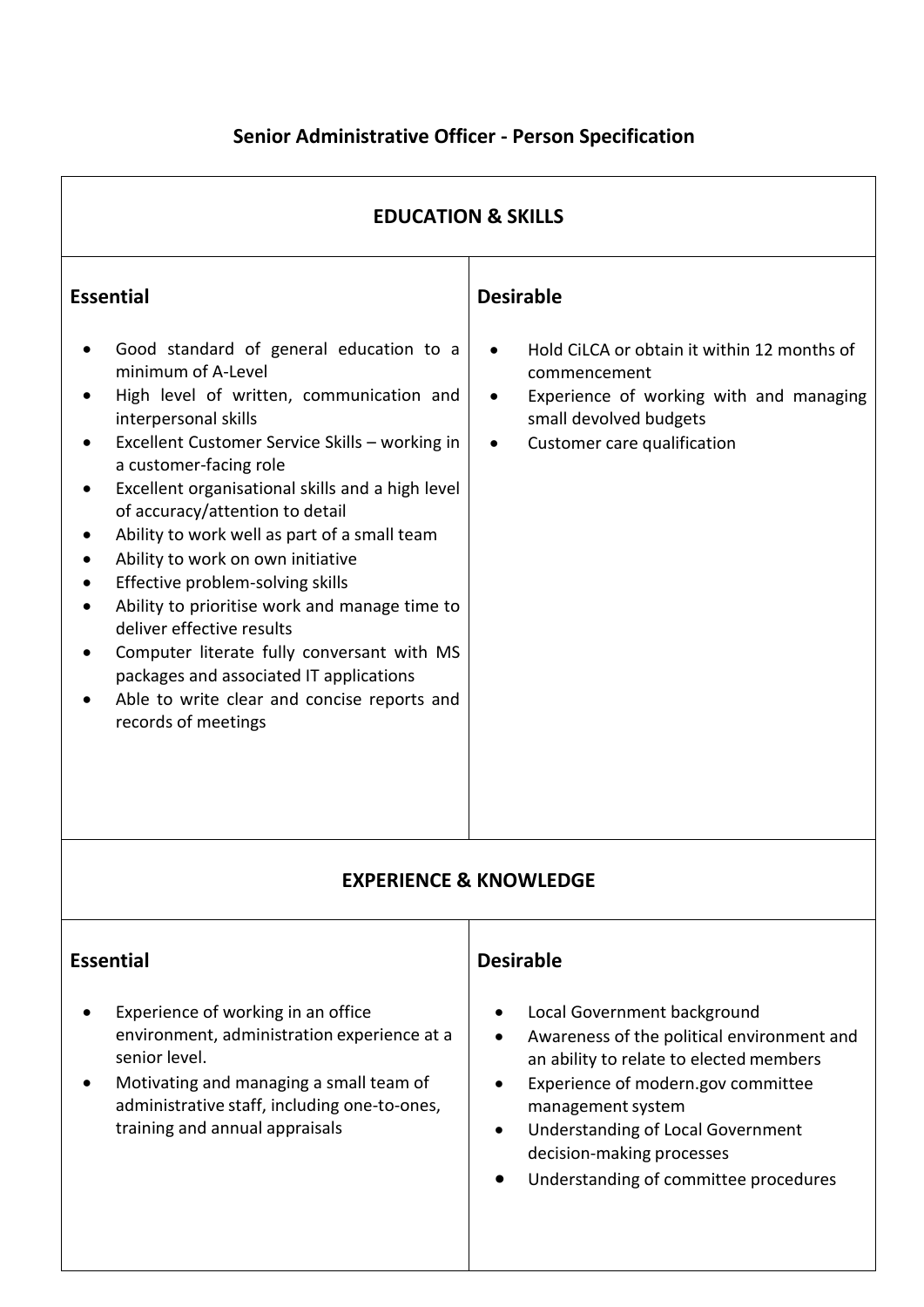## **BEHAVIOURS, VALUES & ATTRIBUTES**

### **Essential**

- Positive approach and "can-do" attitude
- Able to demonstrate sensitivity, discretion, tact and integrity
- Able to work collaboratively as part of a team to achieve targets
- Able to organise own workload and that of others
- Able to establish and maintain positive working relationships with colleagues, councillors and outside bodies
- Sensitive to working in a political environment
- Able to attend evening meetings and events outside normal working hours.
- Comply with the Council's policies, including its Equalities and Diversity Policy

**The postholder will be expected to discharge his/her duties in accordance with Council policy, especially Standing Orders and Financial Regulations.**

### **Fairness and Dignity at Work**

Actively support the Council's Dignity at Work policy to assist in eliminating discrimination and in maintaining a fair, positive and productive working environment, to meet statutory obligations and good employment practice.

*Note: This job description outlines the main duties and responsibilities of the post and is designed for the benefit of both the post holder and the Council in understanding the prime functions of the post. It should not be regarded as exhaustive as there may be other duties and responsibilities associated with and covered by the grading of this post.*

*The job description is subject to review and may change over time to meet the needs and demands of the organisation. Any proposed changes will be subject to consultation with the post-holder.*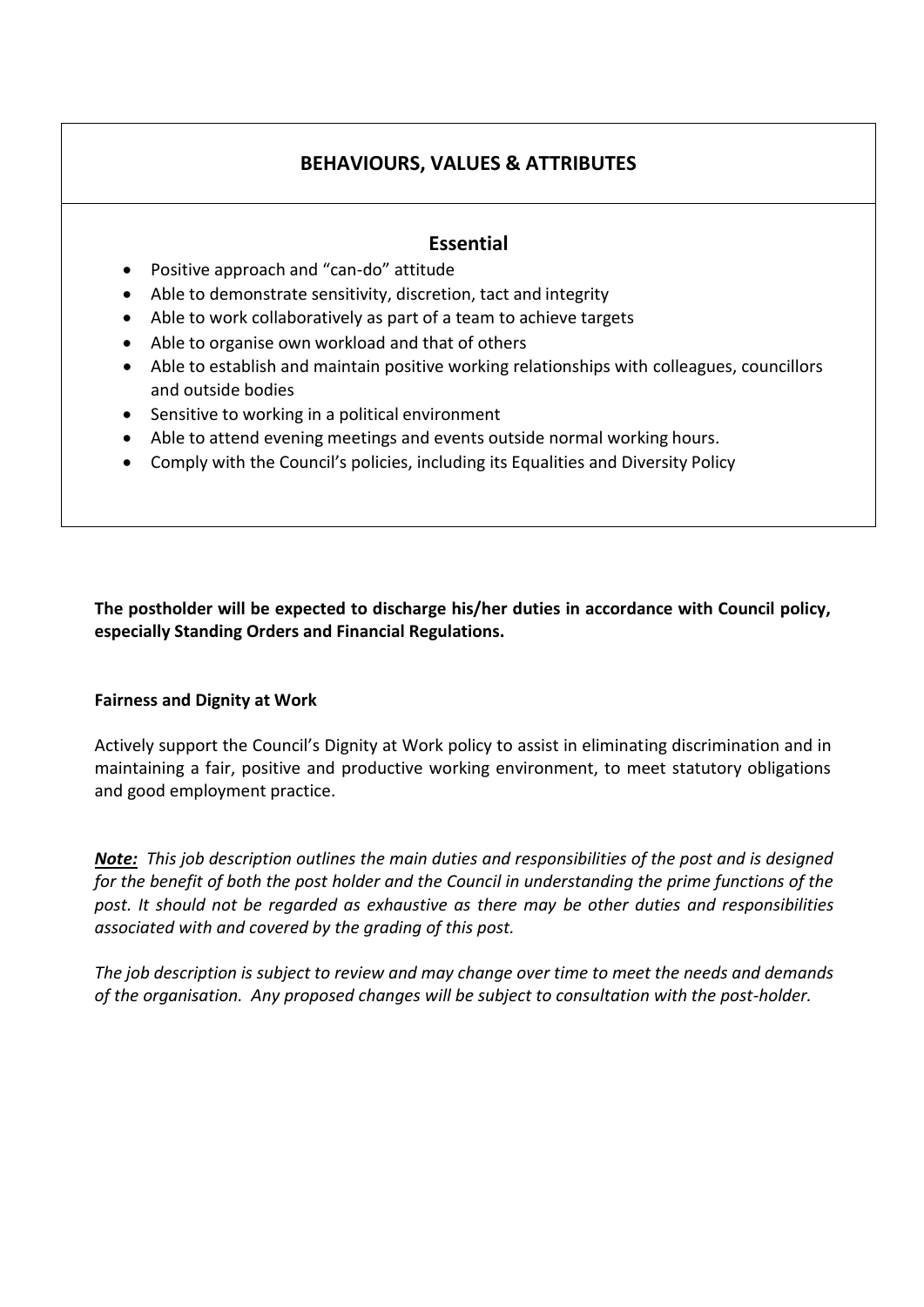## **TERMS & CONDITIONS OF EMPLOYMENT**

| <b>Post Title:</b>            | Senior Administrative Officer                                                                                                                                                                                                                                                                                               |
|-------------------------------|-----------------------------------------------------------------------------------------------------------------------------------------------------------------------------------------------------------------------------------------------------------------------------------------------------------------------------|
| <b>Salary Grade:</b>          | SCP 15-20 £23,953 to £26,446 per annum                                                                                                                                                                                                                                                                                      |
| <b>Place of Employment:</b>   | Witney Town Hall - Office                                                                                                                                                                                                                                                                                                   |
| <b>Hours of Work:</b>         | 37 hours per week - to include evenings meetings                                                                                                                                                                                                                                                                            |
| Pay Period:                   | Monthly                                                                                                                                                                                                                                                                                                                     |
| <b>Pay Arrangements:</b>      | Salary will be paid by BACS into a bank or building society account,<br>on or before 25 <sup>th</sup> of the month.                                                                                                                                                                                                         |
| <b>Allowances:</b>            | Casual user car rates at NJC approved rates.                                                                                                                                                                                                                                                                                |
| <b>Annual Leave:</b>          | 23 working days, rising to 28 working days after 5 years<br>continuous Local Government Service (plus 1 extra statutory day<br>at Christmas) plus Bank Holidays.                                                                                                                                                            |
| <b>Disclosure Scheme:</b>     | Appointment subject to satisfactory criminal record check                                                                                                                                                                                                                                                                   |
| <b>Probation Period:</b>      | Six months                                                                                                                                                                                                                                                                                                                  |
| <b>Notice Period</b>          | The appointment is subject to one months' notice on either side                                                                                                                                                                                                                                                             |
| <b>Conditions of Service:</b> | Unless specified to the contrary, the National Joint Council for Local<br>Government Services, National Agreement on pay and conditions<br>of service.                                                                                                                                                                      |
| <b>Pension Scheme:</b>        | Employees with a contract of employment for three months or<br>more are eligible to join the Local Government Pension Scheme<br>which is administered on behalf of the Town Council by Oxfordshire<br>County Council. In view of this arrangement the Town Council does<br>not provide a facility for Stakeholder pensions. |
|                               | Contributions range from 5.5% - 12.5% of whole-time equivalent<br>salary plus pensionable allowances, and are assessed annually in<br>accordance with the Council's Pensions Policy Statement and the<br>following table [2022/23]:                                                                                         |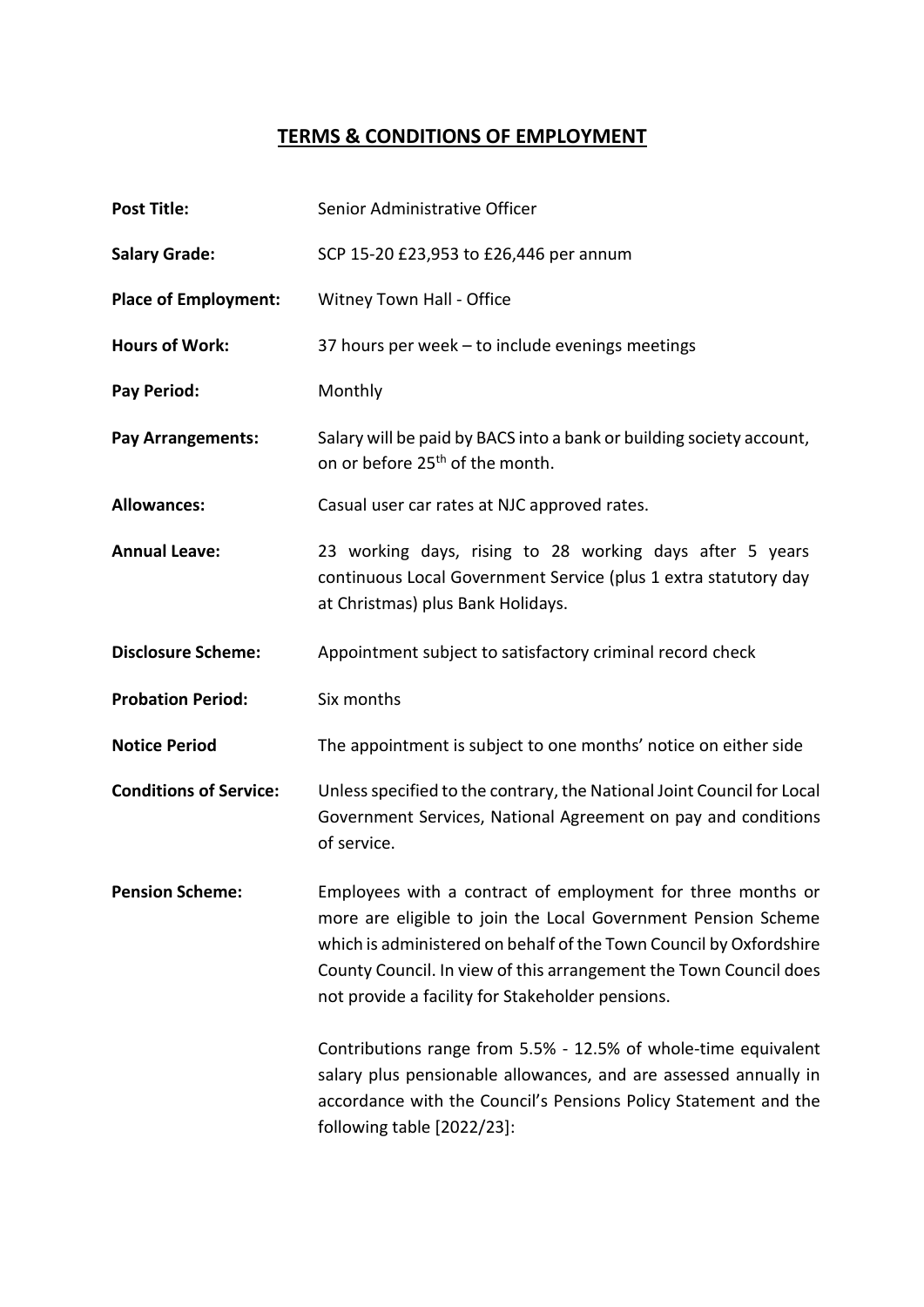| <b>Band</b>   | Whole-time equivalent pay range<br>(based on pensionable earnings) | <b>Employee</b><br>Contribution<br>rate $(\%)$ |
|---------------|--------------------------------------------------------------------|------------------------------------------------|
|               | Up to £15,000                                                      | 5.5%                                           |
| $\mathcal{P}$ | £15.001 to £23,600                                                 | 5.8%                                           |
| 3             | £23,601 to £38.300                                                 | 6.5%                                           |
| 4             | £38,301 to £48,500                                                 | 6.8%                                           |

Further information on the Local Government Pension Scheme can be found at [https://www.lgpsmember.org/thinking](https://www.lgpsmember.org/thinking-joining.php)[joining.php](https://www.lgpsmember.org/thinking-joining.php)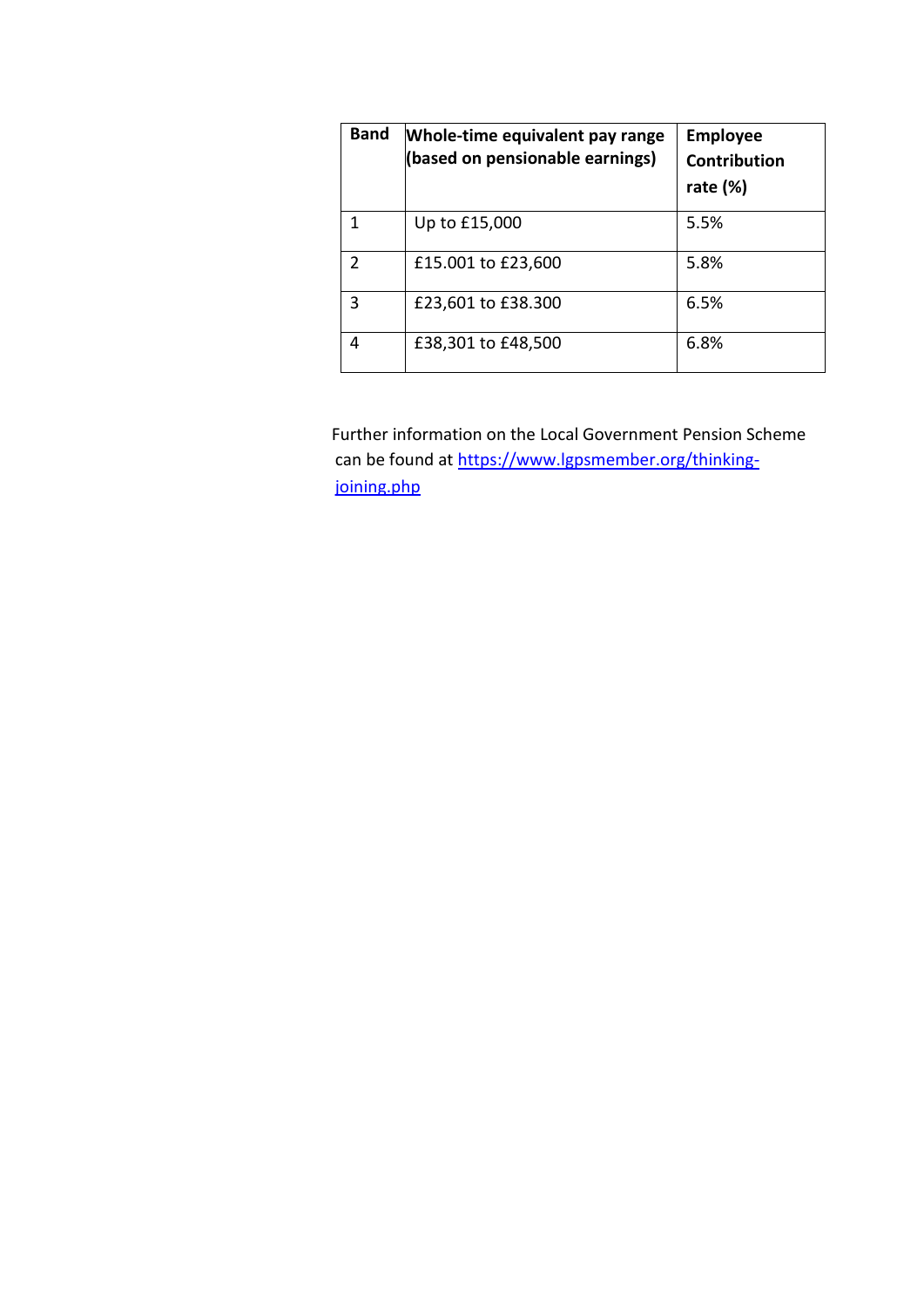### **APPLICATION AND SELECTION PROCESS**

### **Recruitment Schedule**

The proposed recruitment timetable is as follows – any changes will be advised as required.

| Closing Date for the Receipt of Applications: | Noon, Friday 24th June 2022 |
|-----------------------------------------------|-----------------------------|
| Formal Interview:                             | Thursday 30th June 2022     |
| Appointment:                                  | Friday 1st July 2022        |
| Start Date (Provisional - TBA):               | Monday 1st August 2022      |
|                                               |                             |

#### **Covid Management**

All precautions will be taken in accordance with all issued Government guidance in place at the time to ensure that all aspects of the recruitment process, and the interviews in particular, are carried out safely for all parties concerned. The Witney Town Council offices are equipped and being managed with all preventative and social distancing facilities required to maintain a safe environment. Should you have any queries regarding this aspect of the process should you be invited to interview, then please contact Sharon Groth via one of the contact options shown below.

### **Application Procedure**

You should complete the Town Council's Application Form in full and not disregard any section. CVs are not acceptable as an alternative to completing the Application Form but may be attached along with any supplementary information or documents in support of your application.

When submitting your application, you should address the requirements of the Job Description and Person Specification for the post and ensure that your relevant key qualifications, experiences, and personal qualities are clearly described to give you the best opportunity in the short-listing process. Please note you will be required to show documentary proof of qualifications claimed at interview.

**Completed application forms should be headed "Private & Confidential - Application for the Post of Senior Administrative Officer" and received before 12 noon Friday 24th June 2022;**

**via email to: [townclerk@witney-tc.gov.uk.](mailto:townclerk@witney-tc.gov.uk)** 

**or via post to** Sharon Groth, Town Clerk and Chief Executive Witney Town Council Town Hall Market Square Witney OXON OX28 6AG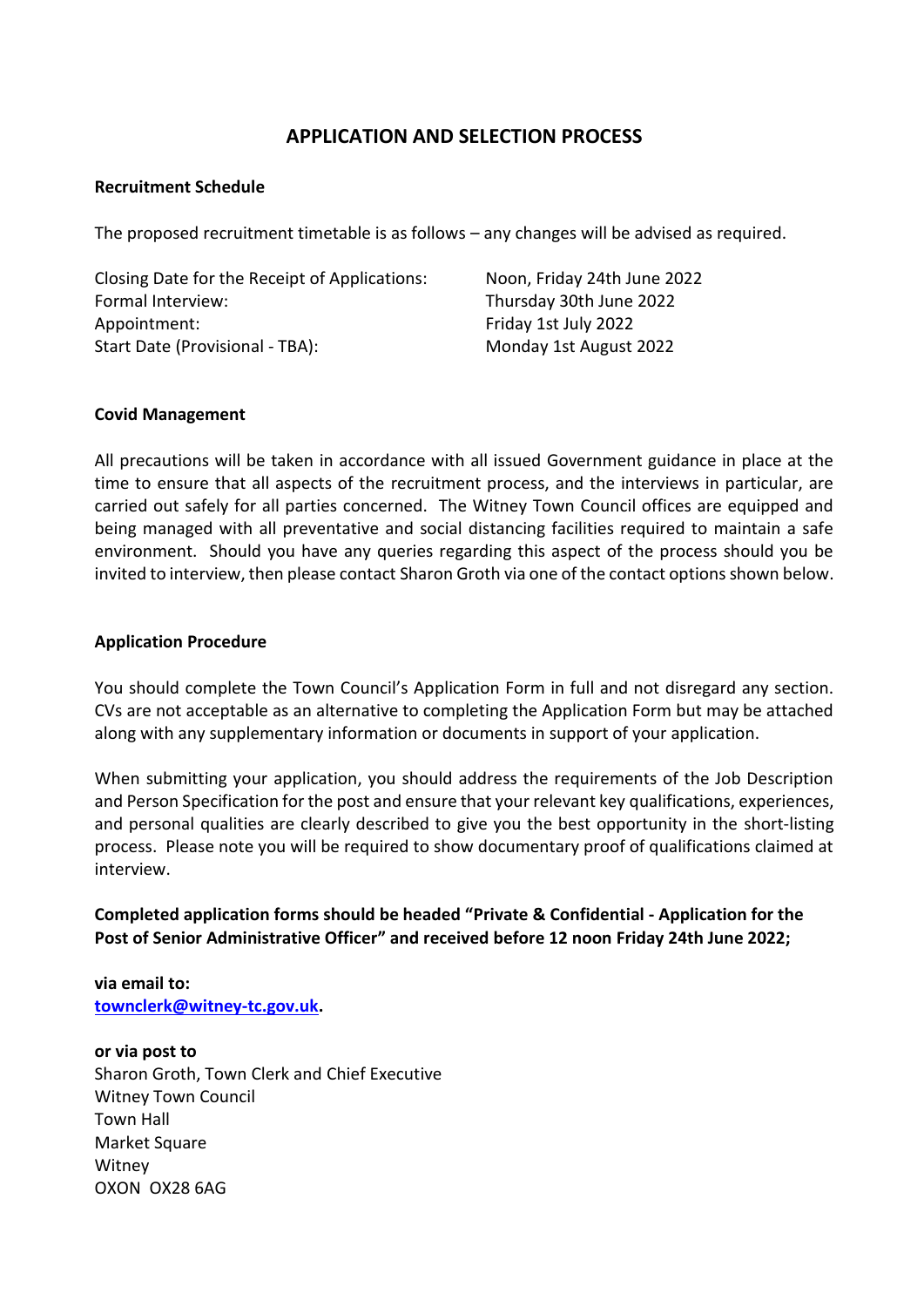### **Selection Process**

The formal interviews will be undertaken by the Council's Interview Panel, which will consist of the Town Clerk/CEO Sharon Groth and the Deputy Town Clerk Adam Clapton – on Thursday 30th June 2022.

The interviews will be structured to assess your competence and suitability for the post.

### **Appointment and Commencement**

It is anticipated that the successful candidate will be notified 48hrs of the last interview, with a commencement date of around Monday 1st August 2022 (but sooner if available) subject to contracts, period notices and so on.

### **References**

If you are shortlisted, references will normally be applied for in advance of the interview unless you indicate in the application form that you do not give the Council permission to do so. If appropriate, the authenticity of referees may be checked by direct confidential contact if you are to be offered the post.

### **Proof of Eligibility to Reside and Work in the UK**

In accordance with its legal obligations the Council will require you to provide proof that you are legally able to reside and work in the UK if you are successful in your application before commencing employment.

### **DBS Check**

The Council does require a criminal record check processed through the Disclosure and Barring Service (DBS) as part of its recruitment process.

### **Canvassing**

Canvassing, either directly or indirectly, will disqualify you from appointment. Sending copies of, or extracts from, your completed Application Form, CV or testimonials to any Member or Officer of the Council will be regarded as canvassing.

### **Equal Opportunities**

The Council wholeheartedly supports the principle of equal opportunities in employment opposing all forms of unlawful and/or unfair discrimination on grounds of any protected characteristic in accordance with the Equality Act 2010. We aim to appoint therefore purely on merit and suitability for the post on offer. You are invited to complete and return the enclosed Equality Monitoring Information Form and return it with your completed application Form. The completed form will be regarded as strictly confidential, kept separately from and in no way used or affect the outcome of your application for employment.